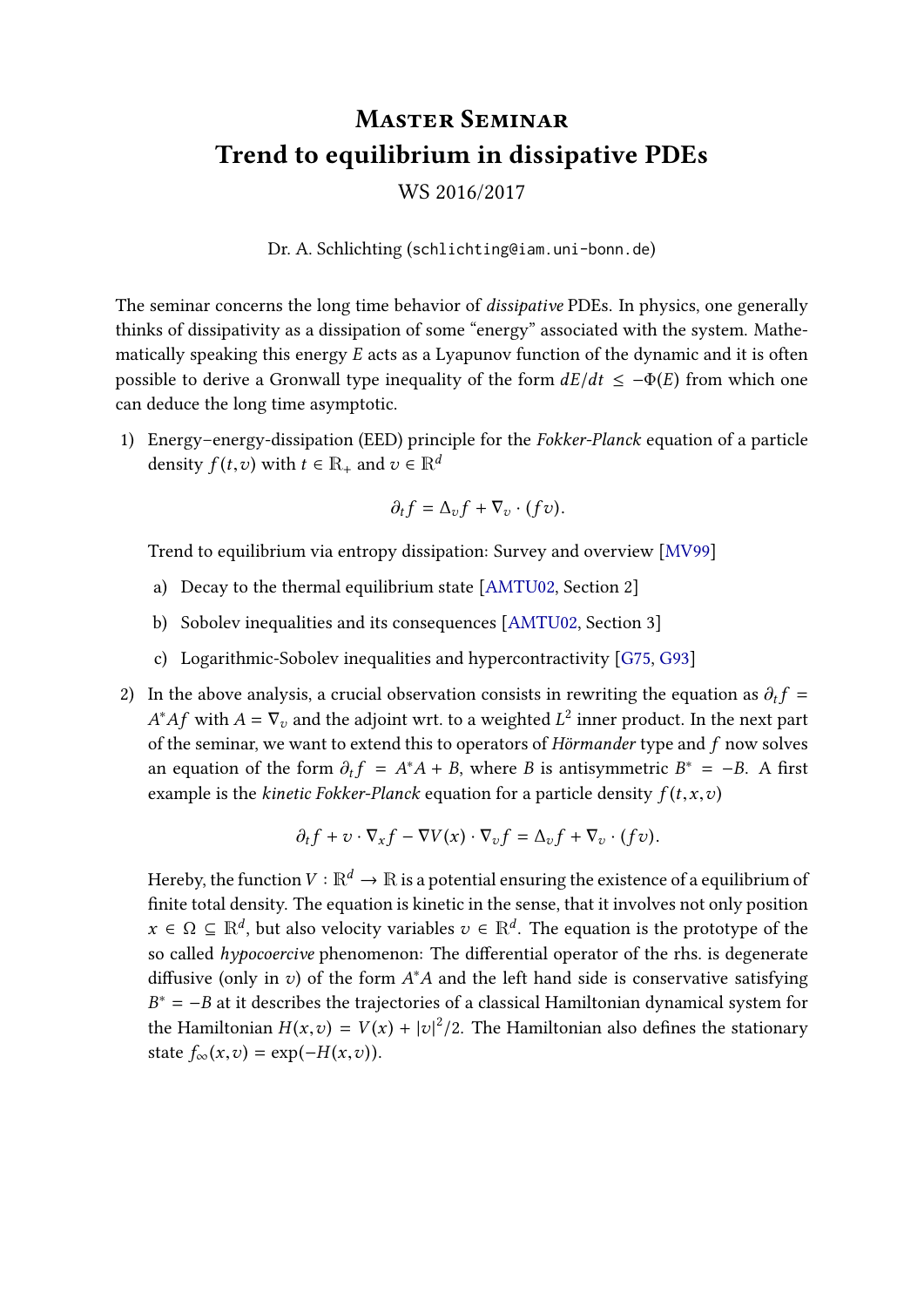- a) A refined energy–energy-dissipation principle is still possible if  $V \equiv 0$  on a bounded domain  $Ω$  to show exponential convergence to equilibrium [\[CT98\]](#page-2-4)
- b) In general by using a local equilibrium it is possible to establish a system of differential inequalities providing the convergence to equilibrium. A crucial ingredient is the use of local equilibrium defined with the help of the Maxwellian  $M(v)$  =  $\exp(-|v|^2/2)$  and density  $\varrho(x) = \int f(t, x, v) dv$  by  $\rho M$ . The crucial functional is the relative optropy defined for two densities f, a by  $U(f|x) = \int \int f \log \int f dx dx$  which relative entropy, defined for two densities  $f, g$  by  $H(f|g) = \iint f \log \frac{f}{g} dx dv$ , which д allows the additive splitting  $H(f|f_{\infty}) = H(f|\varrho M) + H_x(\varrho|e^{-V}).$

Heuristics, second derivative of the entropy and system of differential equations [\[DV01,](#page-2-5) Section 1-3,6]

- c) Nonlinear interpolations and uniform in time hypoelliptic estimates [\[DV01,](#page-2-5) Section 4,5]
- d) A systematic abstract study exploiting the necessary conditions on the operators A and *B* from the Hörmander form  $L = A^*A + B$  is then investigated [\[V07,](#page-2-6) Review] and [\[V09,](#page-2-7) Section I.1-4].
- e) and can be applied to the Fokker-Planck equation [\[V09,](#page-2-7) Section I.6-7]
- f) A concise slightly different approach is discussed in  $[AS16, DMS15]$  $[AS16, DMS15]$  $[AS16, DMS15]$ .
- 3) The main motivation of the above analysis is the proof of the trend to equilibrium of the inhomogeneous Boltzmann equation for a particle density  $f(t, x, v)$

$$
\partial_t f + v \cdot \nabla_x f = Q(f, f).
$$

Here  $Q(f, f)$  is the Boltzmann collision operator modeling elastic collision of small particles in a gas. The above program can be implemented as follows

- a) First, we will investigate the dissipative structure of the homogeneous equation  $\partial_t f = Q(f, f)$  [\[CC92,](#page-2-10) [CC93\]](#page-2-11)
- b) and prove therewith the convergence to equilibrium [\[TV99\]](#page-2-12)
- c)-... Trend to equilibrium of the inhomogeneous equation [\[DV05,](#page-2-13) [V08\]](#page-2-14).